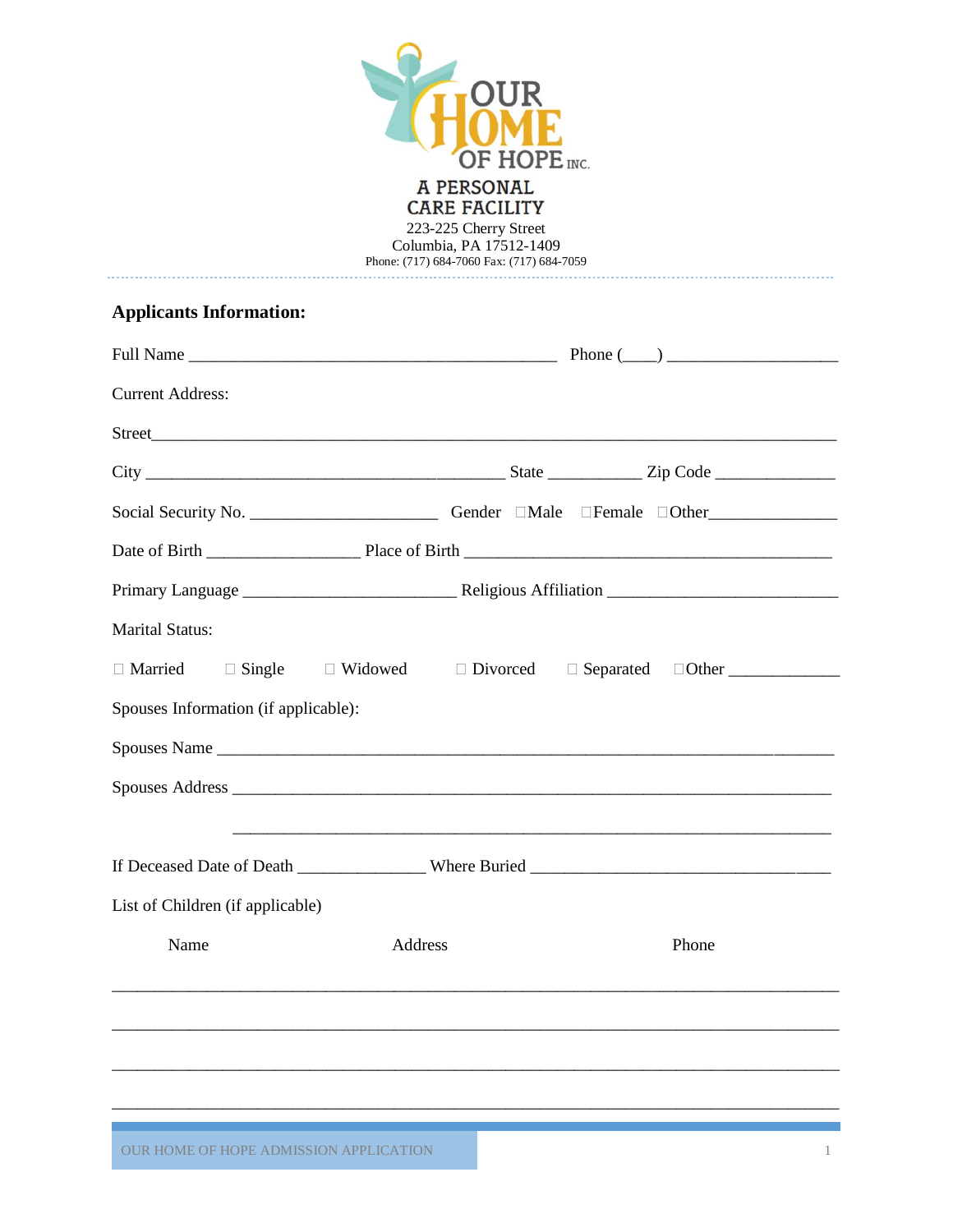### **Medical Administrative Information:**

| Additional Prescription Plan $\Box$ Yes $\Box$ No (if yes please list plans below)                         |                  |              |             |             |                         |
|------------------------------------------------------------------------------------------------------------|------------------|--------------|-------------|-------------|-------------------------|
| Plan Name:                                                                                                 |                  | Plan Number: |             |             | <b>Expiration Date:</b> |
|                                                                                                            |                  |              |             |             |                         |
|                                                                                                            |                  |              |             |             |                         |
|                                                                                                            |                  |              |             |             |                         |
|                                                                                                            |                  |              |             |             |                         |
|                                                                                                            |                  |              |             |             |                         |
|                                                                                                            |                  |              |             |             |                         |
|                                                                                                            |                  |              |             |             |                         |
| <b>Personal Health Information:</b>                                                                        |                  |              |             |             |                         |
| Height _________ Weight _________ Hair Color _________ Eye Color __________                                |                  |              |             |             |                         |
|                                                                                                            |                  |              |             |             |                         |
| Glasses? $\Box$ Yes $\Box$ No Dentures? $\Box$ Yes $\Box$ No Hearing Device? $\Box$ Yes $\Box$ No          |                  |              |             |             |                         |
| <b>Current Health Status:</b>                                                                              | □Excellent       | $\Box$ Good  | $\Box$ Fair | $\Box$ Poor | $\Box$ Actively Dying   |
| Hearing:                                                                                                   | $\Box$ Excellent | $\Box$ Good  | $\Box$ Fair | $\Box$ Poor |                         |
| Eyesight:                                                                                                  | $\Box$ Excellent | $\Box$ Good  | $\Box$ Fair | $\Box$ Poor |                         |
| Ambulation:                                                                                                | $\Box$ Excellent | $\Box$ Good  | $\Box$ Fair | $\Box$ Poor |                         |
| Speech:                                                                                                    | $\Box$ Excellent | $\Box$ Good  | $\Box$ Fair | $\Box$ Poor |                         |
| Are you currently using a: $\Box$ Cane $\Box$ Walker $\Box$ Wheelchair $\Box$ Leg Braces $\Box$ Other ____ |                  |              |             |             |                         |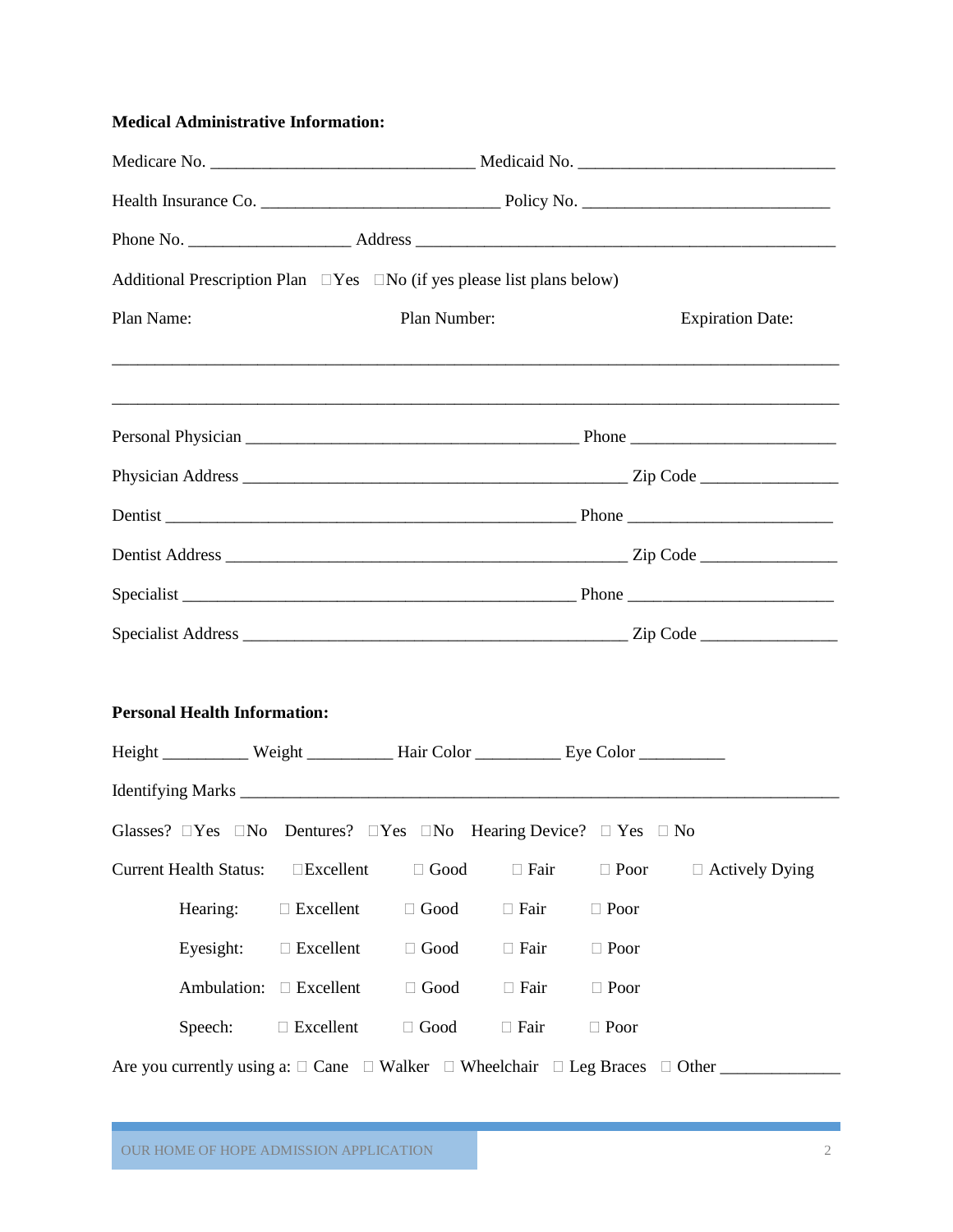| * Please note that it is a requirement for admission to have each of these forms completed. *<br><b>Additional Medical Equipment Used:</b> |                           |                                                  |  |                                                                                      |  |  |  |  |  |
|--------------------------------------------------------------------------------------------------------------------------------------------|---------------------------|--------------------------------------------------|--|--------------------------------------------------------------------------------------|--|--|--|--|--|
|                                                                                                                                            |                           |                                                  |  |                                                                                      |  |  |  |  |  |
|                                                                                                                                            |                           |                                                  |  |                                                                                      |  |  |  |  |  |
|                                                                                                                                            |                           | List your last hospitalizations in the last year |  |                                                                                      |  |  |  |  |  |
| Hospital                                                                                                                                   |                           | Date                                             |  | Reason                                                                               |  |  |  |  |  |
|                                                                                                                                            |                           |                                                  |  |                                                                                      |  |  |  |  |  |
|                                                                                                                                            |                           |                                                  |  |                                                                                      |  |  |  |  |  |
|                                                                                                                                            |                           |                                                  |  |                                                                                      |  |  |  |  |  |
| Allergies:                                                                                                                                 |                           |                                                  |  |                                                                                      |  |  |  |  |  |
|                                                                                                                                            |                           |                                                  |  |                                                                                      |  |  |  |  |  |
|                                                                                                                                            | Food:                     |                                                  |  |                                                                                      |  |  |  |  |  |
|                                                                                                                                            | Others:                   |                                                  |  |                                                                                      |  |  |  |  |  |
| Diet:                                                                                                                                      |                           |                                                  |  |                                                                                      |  |  |  |  |  |
| $\Box$ None                                                                                                                                | $\Box$ Cardiac            |                                                  |  |                                                                                      |  |  |  |  |  |
| Immunizations:                                                                                                                             |                           |                                                  |  |                                                                                      |  |  |  |  |  |
|                                                                                                                                            |                           |                                                  |  |                                                                                      |  |  |  |  |  |
|                                                                                                                                            |                           |                                                  |  |                                                                                      |  |  |  |  |  |
|                                                                                                                                            |                           |                                                  |  | Td/Tdap (Tetanus, Diphtheria, Pertussis) Vaccine: $\Box$ Yes $\Box$ No Date Received |  |  |  |  |  |
|                                                                                                                                            |                           |                                                  |  |                                                                                      |  |  |  |  |  |
|                                                                                                                                            | <b>Current Diagnosis:</b> |                                                  |  |                                                                                      |  |  |  |  |  |
|                                                                                                                                            |                           |                                                  |  |                                                                                      |  |  |  |  |  |
|                                                                                                                                            |                           |                                                  |  |                                                                                      |  |  |  |  |  |
|                                                                                                                                            |                           |                                                  |  |                                                                                      |  |  |  |  |  |
|                                                                                                                                            |                           |                                                  |  |                                                                                      |  |  |  |  |  |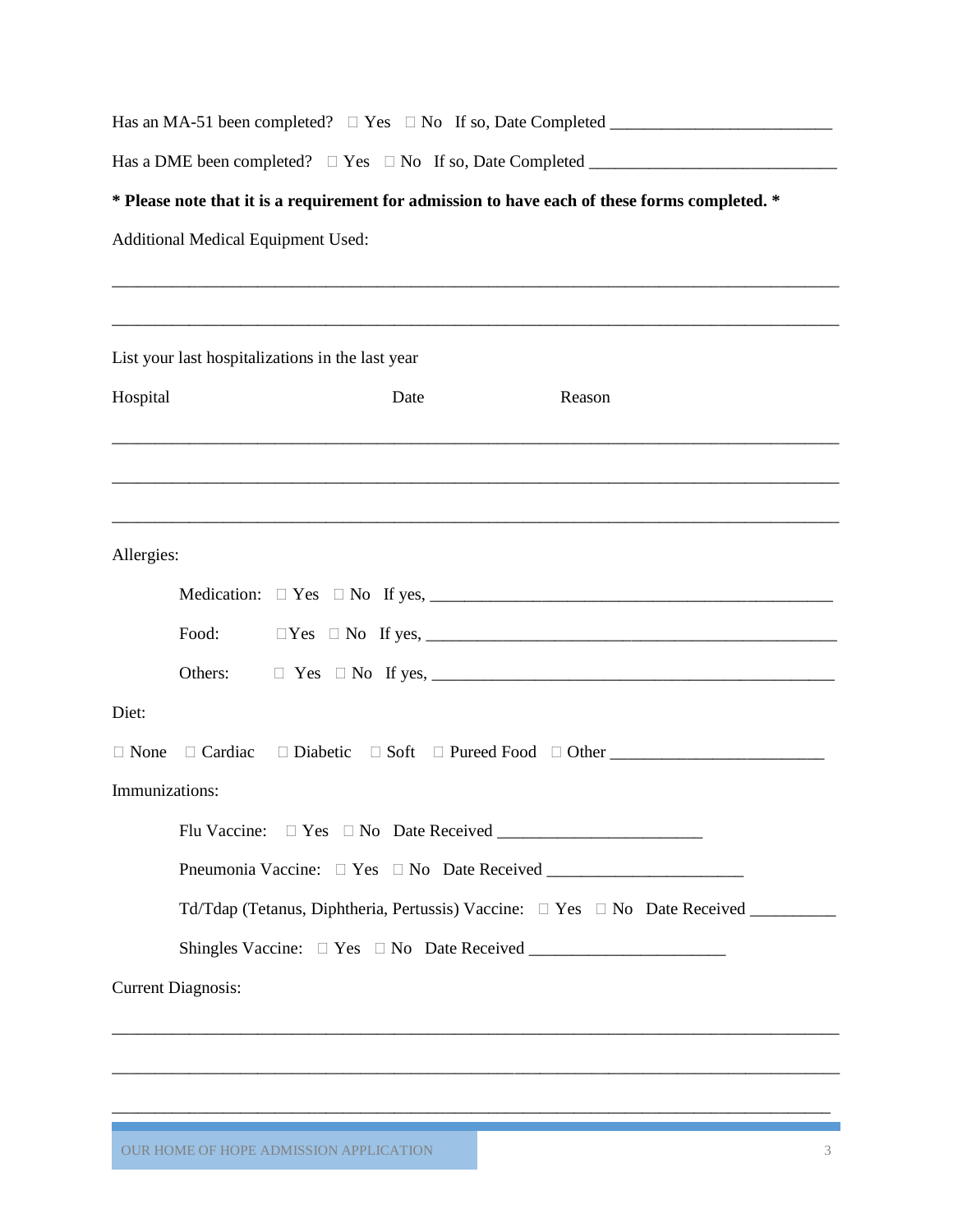| $\Box$ Heart Disease | $\Box$ High Blood Pressure                           | $\Box$ Incontinence        | $\Box$ Cancer       |
|----------------------|------------------------------------------------------|----------------------------|---------------------|
| $\square$ Diabetes   | $\Box$ Low Blood Pressure                            | $\Box$ Memory Loss         | $\Box$ Tuberculosis |
| $\Box$ Stroke        | $\Box$ Arthritis                                     | $\Box$ Confusion           | $\Box$ Cataracts    |
| $\Box$ Paralysis     | $\Box$ Limb Impairments                              | $\Box$ Parkinson's Disease |                     |
|                      | Check any of the following you need assistance with: |                            |                     |

Please Check any of the following you have had in the past:

Please Check any of the following you need assistance with:

| $\Box$ Ambulating    | $\Box$ Dressing      | $\Box$ Finances         | $\square$ Special Diet |
|----------------------|----------------------|-------------------------|------------------------|
| $\Box$ Eating        | $\Box$ Bathing       | $\Box$ Transportation   | $\Box$ Toilet          |
| $\Box$ Medications   | $\Box$ Laundry       | $\Box$ Housekeeping     | $\Box$ Grooming        |
| $\Box$ Telephone Use | □Interpreter Service | $\square$ Sign Language |                        |

#### **Personal Information:**

| Have you applied to any other facilities? $\Box$ Yes $\Box$ No             |
|----------------------------------------------------------------------------|
|                                                                            |
| Are you or your spouse a veterar? $\Box$ Yes $\Box$ No If so, What branch? |
|                                                                            |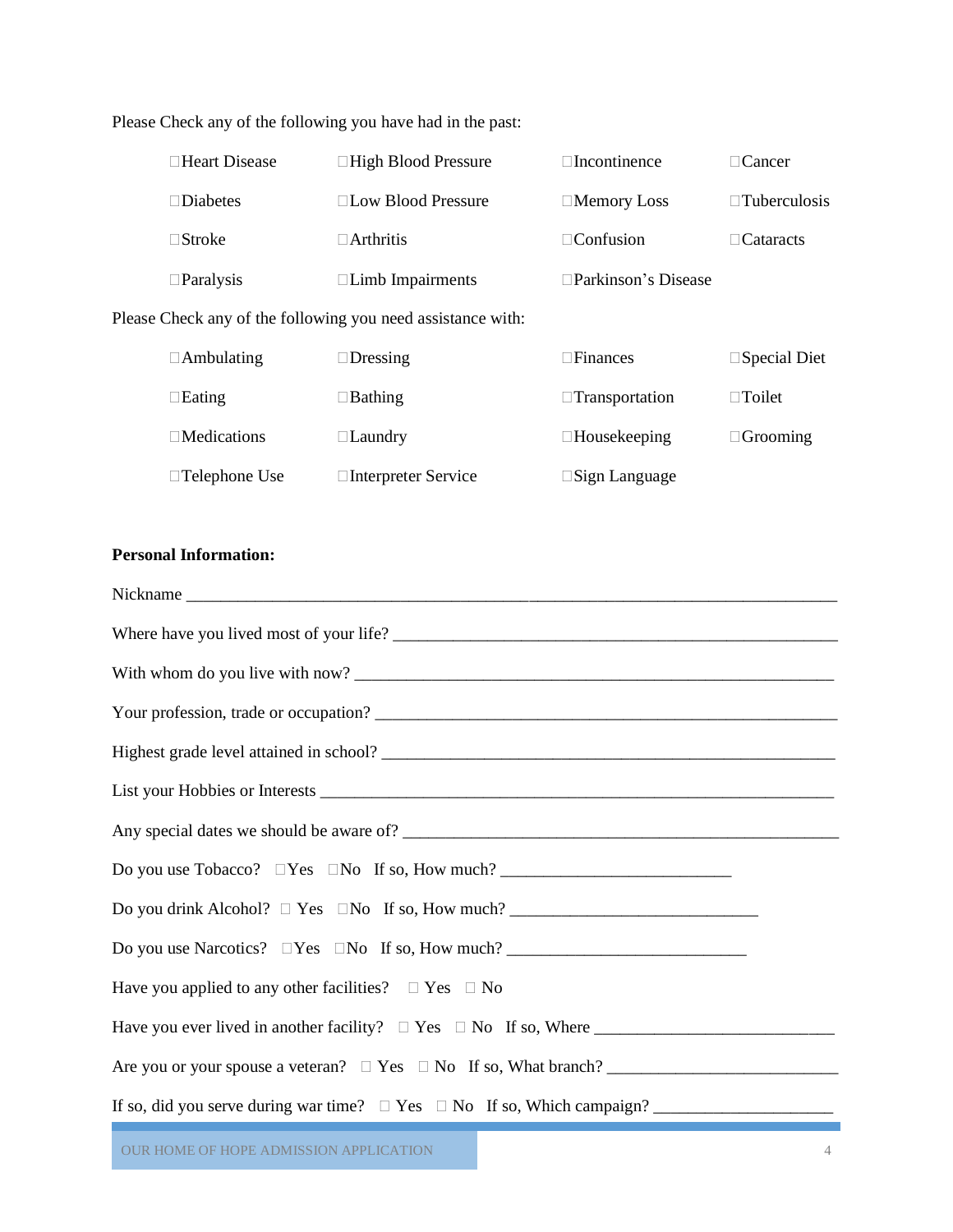| What type of Power of Attorney (POA) is held?                                                                |  |  |  |  |
|--------------------------------------------------------------------------------------------------------------|--|--|--|--|
| $\Box$ Non-Durable POA $\Box$ Durable POA $\Box$ Special/Limited POA $\Box$ Medical POA $\Box$ Springing POA |  |  |  |  |
| Do you have a Funeral Home that should be notified at time of death?                                         |  |  |  |  |
|                                                                                                              |  |  |  |  |
|                                                                                                              |  |  |  |  |
|                                                                                                              |  |  |  |  |
| Do you have a Last Will & Testament? $\Box$ Yes $\Box$ No If so, who has the document?                       |  |  |  |  |
|                                                                                                              |  |  |  |  |
|                                                                                                              |  |  |  |  |
| Do you have a Living Will? $\Box$ Yes $\Box$ No If so, who has the document (copy must be kept at facility)? |  |  |  |  |
|                                                                                                              |  |  |  |  |
|                                                                                                              |  |  |  |  |
|                                                                                                              |  |  |  |  |
| <b>Emergency Information:</b>                                                                                |  |  |  |  |
| Person to be contacted in case of emergency:                                                                 |  |  |  |  |
| • Name Relationship Phone Phone                                                                              |  |  |  |  |

#### Do you have a Power of Attorney?  $\Box$  Yes  $\Box$  No If so, complete information below

# • Name  $\frac{1}{\sqrt{1-\frac{1}{2}}}\$  Relationship  $\frac{1}{\sqrt{1-\frac{1}{2}}}\$  Phone  $\frac{1}{\sqrt{1-\frac{1}{2}}}\$ Address \_\_\_\_\_\_\_\_\_\_\_\_\_\_\_\_\_\_\_\_\_\_\_\_\_\_\_\_\_\_\_\_\_\_\_\_\_\_\_\_\_\_\_\_\_\_ Zip Code \_\_\_\_\_\_\_\_\_\_\_\_\_\_\_\_

Address \_\_\_\_\_\_\_\_\_\_\_\_\_\_\_\_\_\_\_\_\_\_\_\_\_\_\_\_\_\_\_\_\_\_\_\_\_\_\_\_\_\_\_\_\_\_ Zip Code \_\_\_\_\_\_\_\_\_\_\_\_\_\_\_\_

#### **Financial Information:**

#### Financial Statement:

OUR HOME OF HOPE ADMISSION APPLICATION 5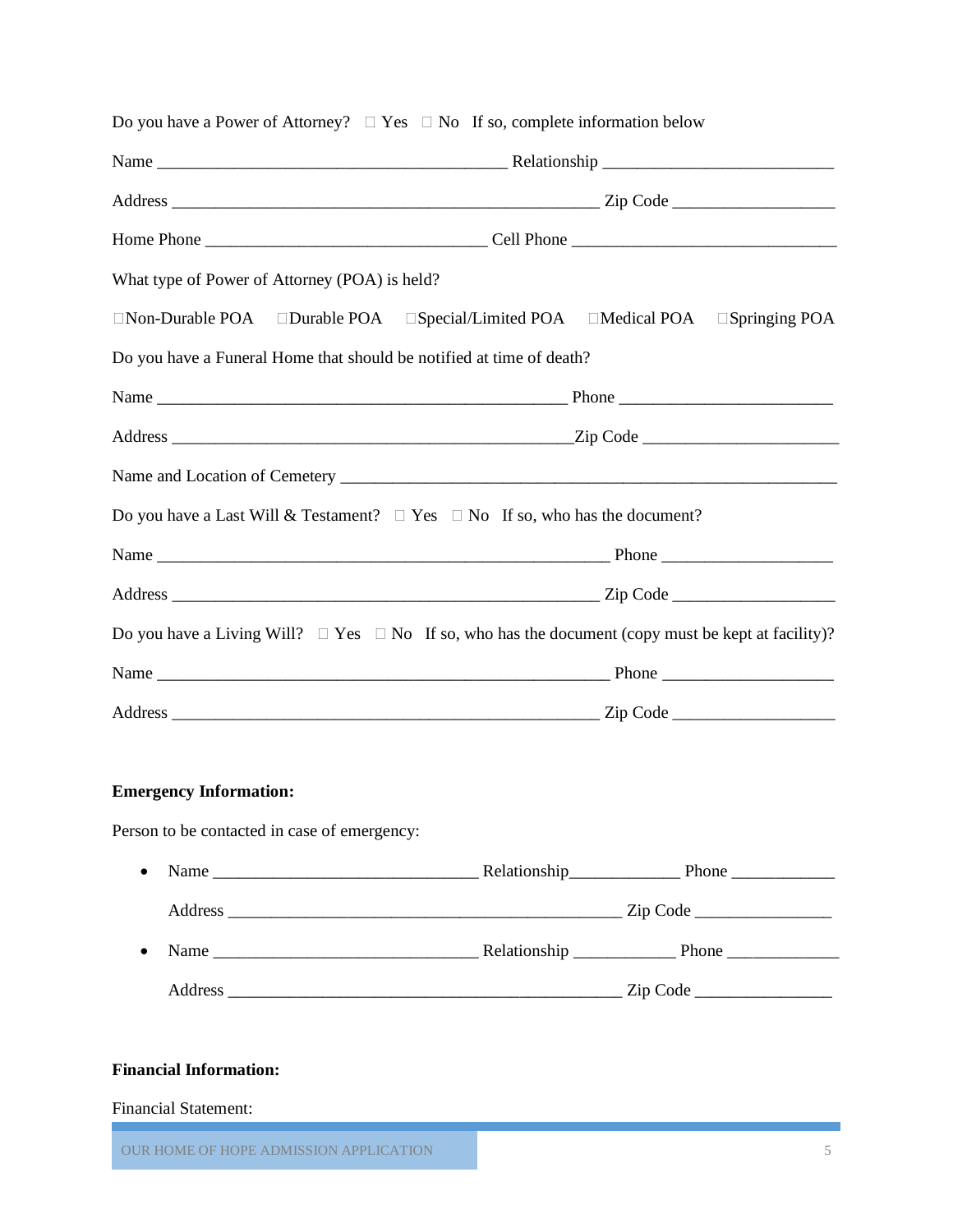Please indicate if this is a joint financial statement of a couple or of an individual \_\_\_\_\_\_\_\_\_\_\_\_\_\_\_\_\_\_\_\_\_\_\_

|                                 | Assets                                                                                                                                                                                                                                                                                                                                                                                                                                                                                                                                        | Liabilities                                                                                                                                                                                                                                                                                                                                                  |
|---------------------------------|-----------------------------------------------------------------------------------------------------------------------------------------------------------------------------------------------------------------------------------------------------------------------------------------------------------------------------------------------------------------------------------------------------------------------------------------------------------------------------------------------------------------------------------------------|--------------------------------------------------------------------------------------------------------------------------------------------------------------------------------------------------------------------------------------------------------------------------------------------------------------------------------------------------------------|
| Cash and Checking               | \$                                                                                                                                                                                                                                                                                                                                                                                                                                                                                                                                            | $\frac{\text{S}}{\text{S}}$<br>Notes payable                                                                                                                                                                                                                                                                                                                 |
| Saving/Money Maker Acct.        |                                                                                                                                                                                                                                                                                                                                                                                                                                                                                                                                               | Mortgage Payable \$                                                                                                                                                                                                                                                                                                                                          |
| <b>Certificates of Deposits</b> | $\frac{1}{2}$                                                                                                                                                                                                                                                                                                                                                                                                                                                                                                                                 | $\begin{picture}(20,20) \put(0,0){\line(1,0){100}} \put(15,0){\line(1,0){100}} \put(15,0){\line(1,0){100}} \put(15,0){\line(1,0){100}} \put(15,0){\line(1,0){100}} \put(15,0){\line(1,0){100}} \put(15,0){\line(1,0){100}} \put(15,0){\line(1,0){100}} \put(15,0){\line(1,0){100}} \put(15,0){\line(1,0){100}} \put(15,0){\line(1,0){100}} \$<br>Other Debts |
| <b>Stocks and Bonds</b>         |                                                                                                                                                                                                                                                                                                                                                                                                                                                                                                                                               |                                                                                                                                                                                                                                                                                                                                                              |
| <b>Real Estate Owned</b>        |                                                                                                                                                                                                                                                                                                                                                                                                                                                                                                                                               |                                                                                                                                                                                                                                                                                                                                                              |
| <b>Trust Account</b>            |                                                                                                                                                                                                                                                                                                                                                                                                                                                                                                                                               |                                                                                                                                                                                                                                                                                                                                                              |
| <b>Other Assets</b>             |                                                                                                                                                                                                                                                                                                                                                                                                                                                                                                                                               |                                                                                                                                                                                                                                                                                                                                                              |
|                                 |                                                                                                                                                                                                                                                                                                                                                                                                                                                                                                                                               |                                                                                                                                                                                                                                                                                                                                                              |
| <b>Total Assets Available</b>   | $\frac{\text{S}}{\text{S}}$                                                                                                                                                                                                                                                                                                                                                                                                                                                                                                                   | <b>Total Liabilities</b>                                                                                                                                                                                                                                                                                                                                     |
| Source of Income (Monthly-Net)  |                                                                                                                                                                                                                                                                                                                                                                                                                                                                                                                                               |                                                                                                                                                                                                                                                                                                                                                              |
| Social Security                 | $\sim$                                                                                                                                                                                                                                                                                                                                                                                                                                                                                                                                        |                                                                                                                                                                                                                                                                                                                                                              |
| Pensions and Annuities          | $\frac{\text{S}}{\text{S}}$                                                                                                                                                                                                                                                                                                                                                                                                                                                                                                                   |                                                                                                                                                                                                                                                                                                                                                              |
| Dividends and Interest          | $\frac{\text{S}}{\text{S}}$                                                                                                                                                                                                                                                                                                                                                                                                                                                                                                                   |                                                                                                                                                                                                                                                                                                                                                              |
| Other Income                    | $\qquad \qquad \text{\normalsize{$\$}}\qquad \qquad \text{\normalsize{$\cdots$}} \qquad \qquad \text{\normalsize{$\cdots$}} \qquad \qquad \text{\normalsize{$\cdots$}} \qquad \qquad \text{\normalsize{$\cdots$}} \qquad \qquad \text{\normalsize{$\cdots$}} \qquad \qquad \text{\normalsize{$\cdots$}} \qquad \qquad \text{\normalsize{$\cdots$}} \qquad \qquad \text{\normalsize{$\cdots$}} \qquad \qquad \text{\normalsize{$\cdots$}} \qquad \qquad \text{\normalsize{$\cdots$}} \qquad \qquad \text{\normalsize{$\cdots$}} \qquad \qquad$ |                                                                                                                                                                                                                                                                                                                                                              |
| <b>Total Monthly Income</b>     | $\sim$                                                                                                                                                                                                                                                                                                                                                                                                                                                                                                                                        |                                                                                                                                                                                                                                                                                                                                                              |
| Miscellaneous Financial Data:   |                                                                                                                                                                                                                                                                                                                                                                                                                                                                                                                                               |                                                                                                                                                                                                                                                                                                                                                              |
|                                 |                                                                                                                                                                                                                                                                                                                                                                                                                                                                                                                                               | Life Insurance? $\Box$ Yes $\Box$ No If so, Value?                                                                                                                                                                                                                                                                                                           |
| Automobile(s)                   |                                                                                                                                                                                                                                                                                                                                                                                                                                                                                                                                               |                                                                                                                                                                                                                                                                                                                                                              |
|                                 |                                                                                                                                                                                                                                                                                                                                                                                                                                                                                                                                               |                                                                                                                                                                                                                                                                                                                                                              |
|                                 |                                                                                                                                                                                                                                                                                                                                                                                                                                                                                                                                               |                                                                                                                                                                                                                                                                                                                                                              |
|                                 |                                                                                                                                                                                                                                                                                                                                                                                                                                                                                                                                               |                                                                                                                                                                                                                                                                                                                                                              |
|                                 |                                                                                                                                                                                                                                                                                                                                                                                                                                                                                                                                               |                                                                                                                                                                                                                                                                                                                                                              |